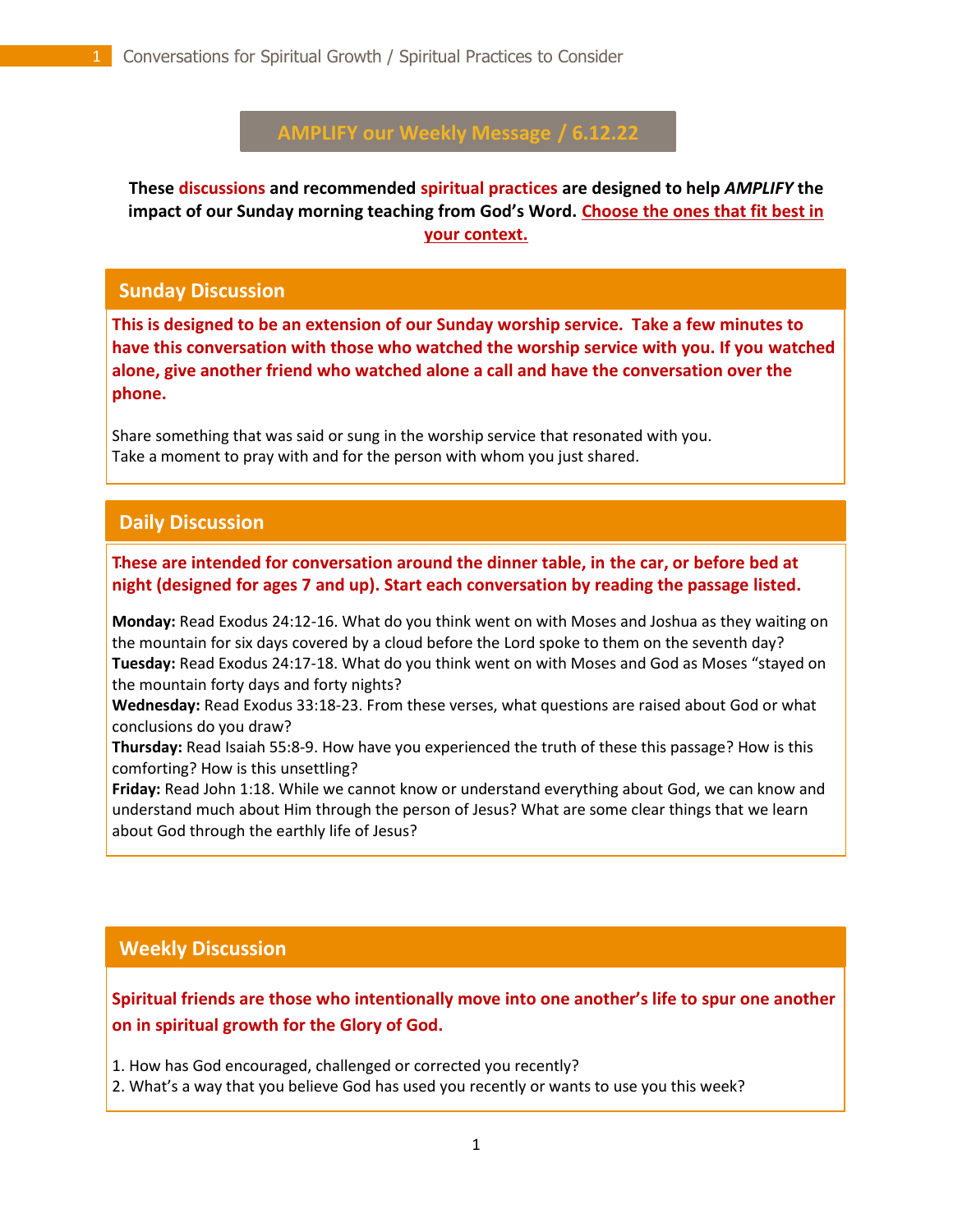## **What follows are some spiritual practices that we believe could feed your soul and advance His Kingdom this week.**

## **An Inward-Focused Spiritual Practice**

**Daily spiritual discipline** – Spend some time this week considering the thoughts and passages below.

#### **Passages to ponder**

Exodus 24:12-18; Exodus 33:18-23; Exodus 34:5-7; Psalm 83:1; Isaiah 55:8-9; Romans 11:33-34; John 1:18; Jeremiah 9:23-24

#### **Thoughts to ponder**

A W Tozer, *The Knowledge of the Holy* on the attributes of God, in a chapter titled "God Incomprehensible"

*Left to ourselves we tend immediately to reduce God to manageable terms. We want to get him where we can use him, or at least know where he is when we need him. We want a God we can in some measure control. We need the feeling of security that comes from knowing what God is like.* (16)

*God is personal and knowable, and He has given us His word in order that we might know Him better. But there is much about our infinite and transcendent God that is, and will always be, mysterious and inscrutable.* – David Henderson

A spiritual classic called *The Cloud of Unknowing* by an unknown author writing in about 1350 in England:

Lift up your heart to God. Focus on him alone. Want him, not anything he's made, not anything *he's done. Think on nothing but him.* 

*The first time you practice contemplation you'll only experience a darkness, like a cloud of unknowing. You must know that this darkness and this cloud will always be between you and your God, whatever you do. They will always keep you from seeing him clearly by the light of your intellect and will block you from feeling him fully in the sweetness of love in your emotions.* 

*So be sure you make yourself at home in the darkness. Stay there as long as you can, crying out to him over and over again, because you love him. It's the closest you can get to God here on earth, by waiting in the darkness and in this cloud.*

*(Cloud of Unknowing*, Chapter 3, 11-12)

*God will always act in keeping with his own goodness, but he will not always act in keeping with our expectations* – David Henderson